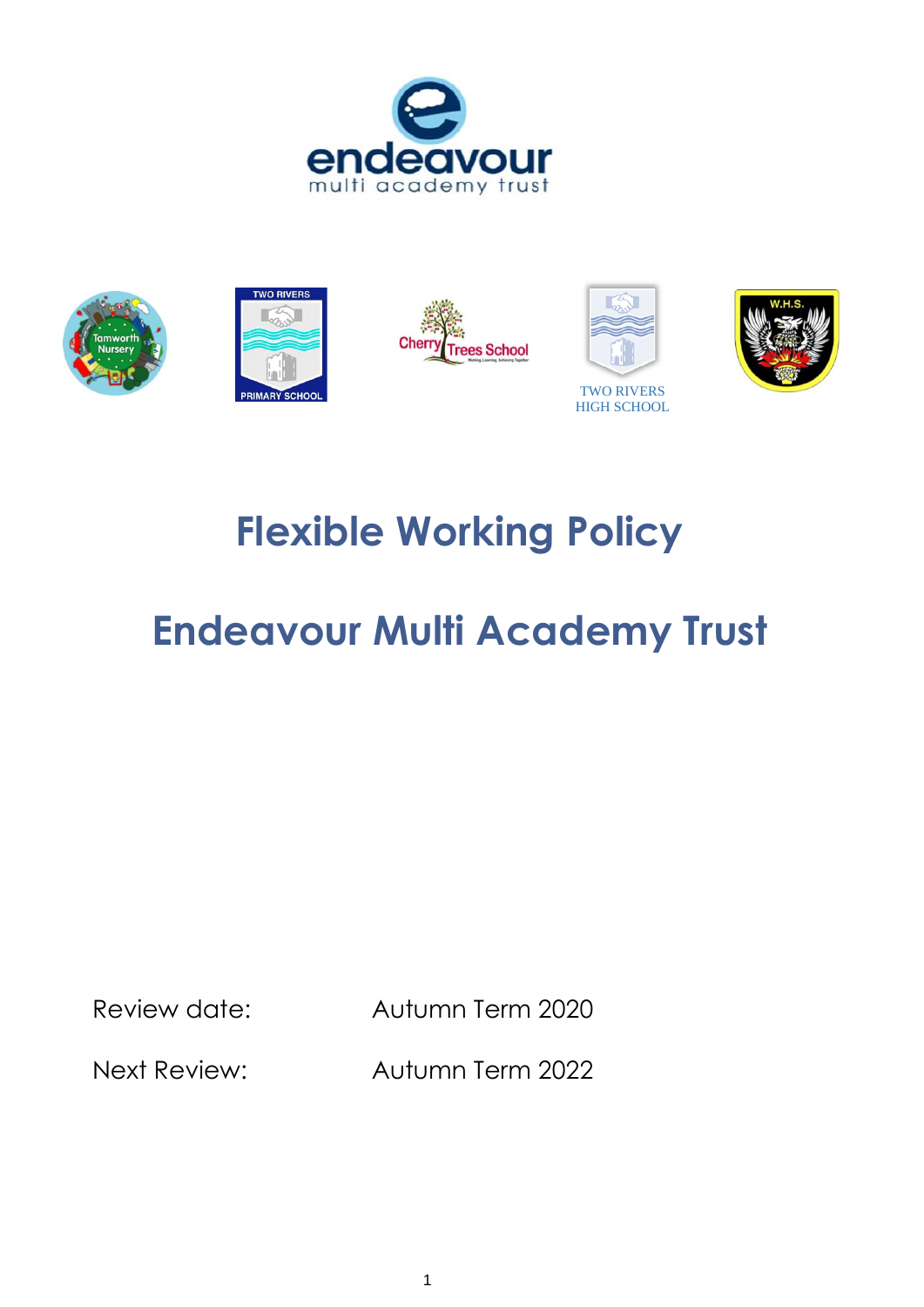### **Legislative Framework**

**Employment Act 2002**: This broadly sets out the intention to provide the right for employees with children to request to work flexibly.

**Equalities Act 2010:** This act sets out the duty to make reasonable adjustments where the employee has a disability.

#### **Scope of Policy**

This policy has been developed in line with the appropriate national conditions of service for all school-based employees. It is commended for adoption by governing bodies.

Requests for flexible working may be made to the Headteacher or may be delegated to another member of the Senior Leadership Team. Where reference is made within this document and the accompanying guidance to the application being made via the Headteacher, this also refers to members of the Senior Leadership Team.

## **Policy Statement**

The Trust recognises that flexible working can increase staff motivation, build better relationships with employees, increase staff retention, reduce employee stress, improve individual performance and provide a solution to the demands on the Leadership Team. The outcomes of flexible working arrangements should contribute to the School Improvement Plan.

The Trust recognises its responsibility for the wellbeing of its entire staff, including the Leadership Team and believes that everyone has a responsibility for considering and managing their own work life balance.

Where it is not detrimental to the effective provision of education, all staff within the school will be supported in balancing their work and home life.

The Trust recognise that flexible working can enable staff to balance their working life with other priorities including parental and other caring responsibilities, lifelong learning, voluntary work, leisure activities and other interests.

The school will consider flexible working requests from all employees; however, precedence will be given to employees who have the statutory right to request flexible working in order to ensure that the academy is complying with its legal obligations under the Employment Act 2002, or in order to support a member of staff who has a protected characteristic as outlined in the Equalities Act 2010.

When considering a request for flexible working the school will balance the needs of the individual with the need to maintain staffing levels at the academy that meet the statutory and organisational requirements of the school.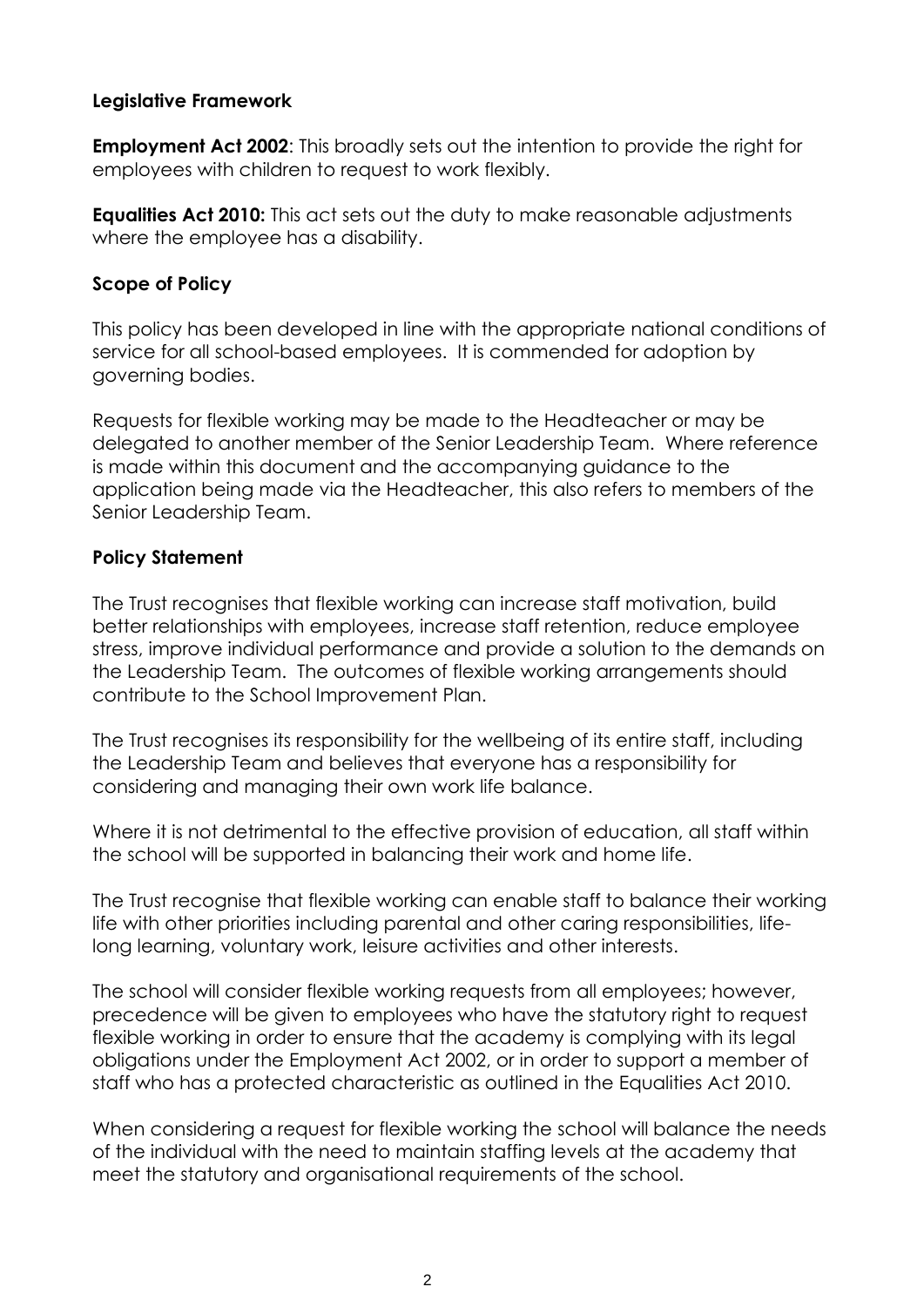# **Principles of the Policy**

The school will manage flexible working requests on the following principles:

- **1.** to value staff for their contribution to the school not their working pattern.
- **2.** to express the belief that the school and its pupils will benefit from the flexible working arrangements through improved teaching and learning.
- **3.** to accept that the needs of the school and the staff will change over time.
- **4.** to ensure that flexible working requests are considered in a fair and consistent manner based on the needs of the school and the need to support the individual in attaining a work life balance.

#### **Equity and Fairness**

The equality implications of any flexible working arrangements will be considered when considering any application for flexible working.

The school will not victimise individuals who work under flexible working arrangements or who request to work more flexibly.

Any agreed flexible working arrangements will be carefully planned and reviewed to ensure that work life balance is achieved.

Flexible working arrangements will be monitored, evaluated and reviewed at both an individual level through performance management and at a school level through the School Improvement Plan.

#### **Purpose of the Policy**

This policy and associated guidance set out the framework for:

All employees to make a request for flexible working arrangements

This can include:

- a request for a change to the number of hours they work
- a request for a change to the working days
- a request for a change to the pattern of hours worked
- a request to perform some of the work from home for some of the time

Employees who wish to submit a request for flexible working should do so in writing. Information on how to make a request or an appeal can be found in the guidance.

School's to ensure a consistent approach to the consideration of flexible working requests.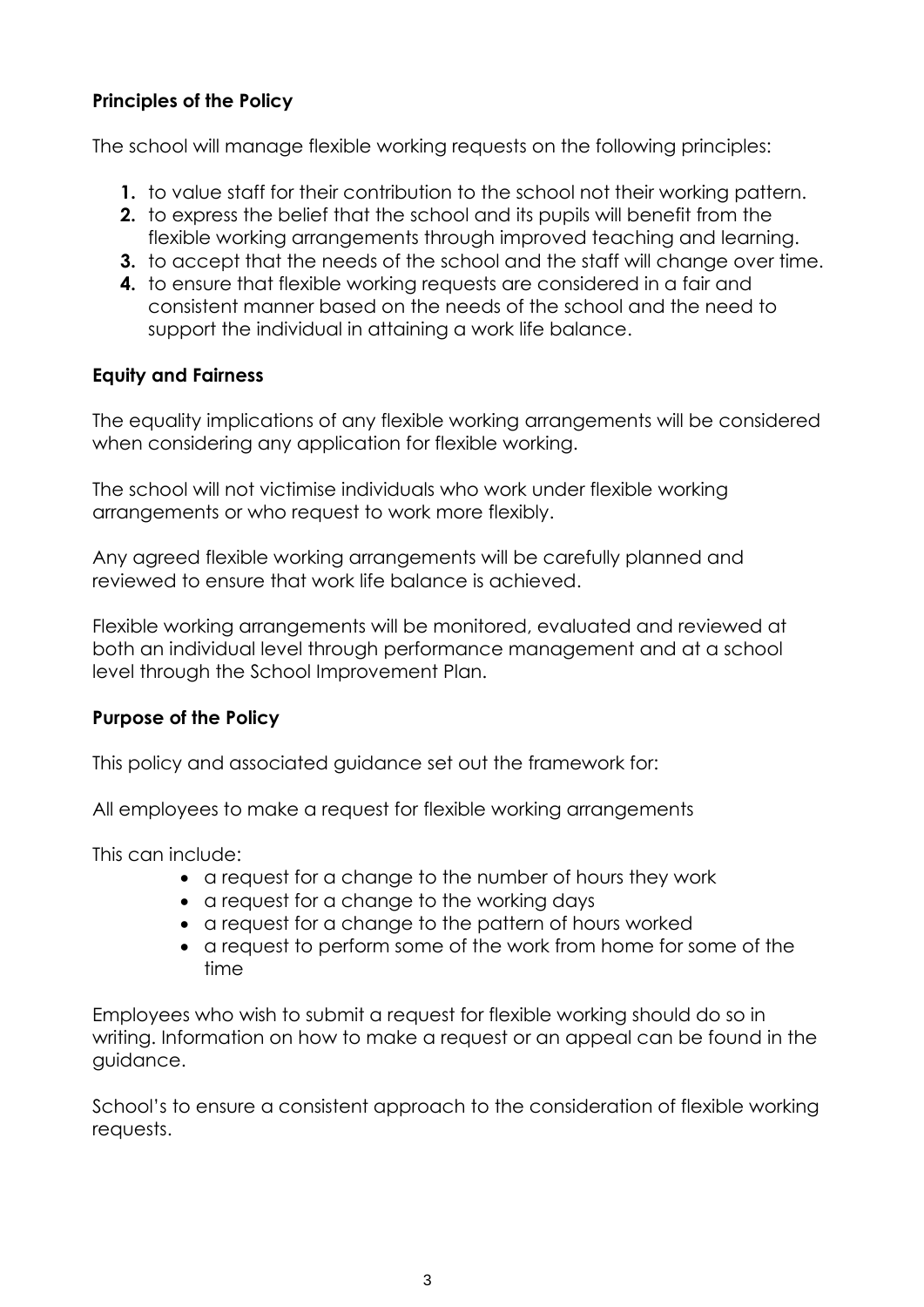## **Accountabilities**

Employees responsibilities:

- To make a fully completed application for flexible working to the Headteacher in accordance with the procedure set out in the guidance.
- To be available to discuss their application in more detail if required.

Headteacher responsibilities:

- To ensure that academy leaders, including Governors, and staff discuss flexible working arrangements as part of the school's approach to work life balance.
- To communicate flexible working practices and other worklife balance solutions to staff including making employees aware of the policy.
- To consider all requests objectively and with sensitivity.
- To be consistent.
- To discuss the impact on the employee with regards other policies i.e. pensions.
- If you turn down a request, explain why you are doing so in writing, giving clear business reasons.
- To consider the worklife balance implications of any revision to other procedure, policies or practices in the school as part of the equality impact assessment.

Governors responsibilities:

- To consider how using flexible working can be used as an alternative leadership arrangement.
- To consider carefully any appeals made in relation to a request to work flexibly.

# **School's Responsibility to consider a request for flexible working**

The school has a legal responsibility to consider all applications and determine if the flexible working arrangements can be accommodated within the needs of the school. Each application should be considered individually and objectively.

Although there is no legal duty to agree a request to flexible working the school should be particularly mindful of their duty to make reasonable adjustments to working patterns for disabled workers, or flexible working requests to care for a disabled dependant.

Applications for flexible working made by an employee other than the Headteacher will be dealt with in accordance with process detailed below.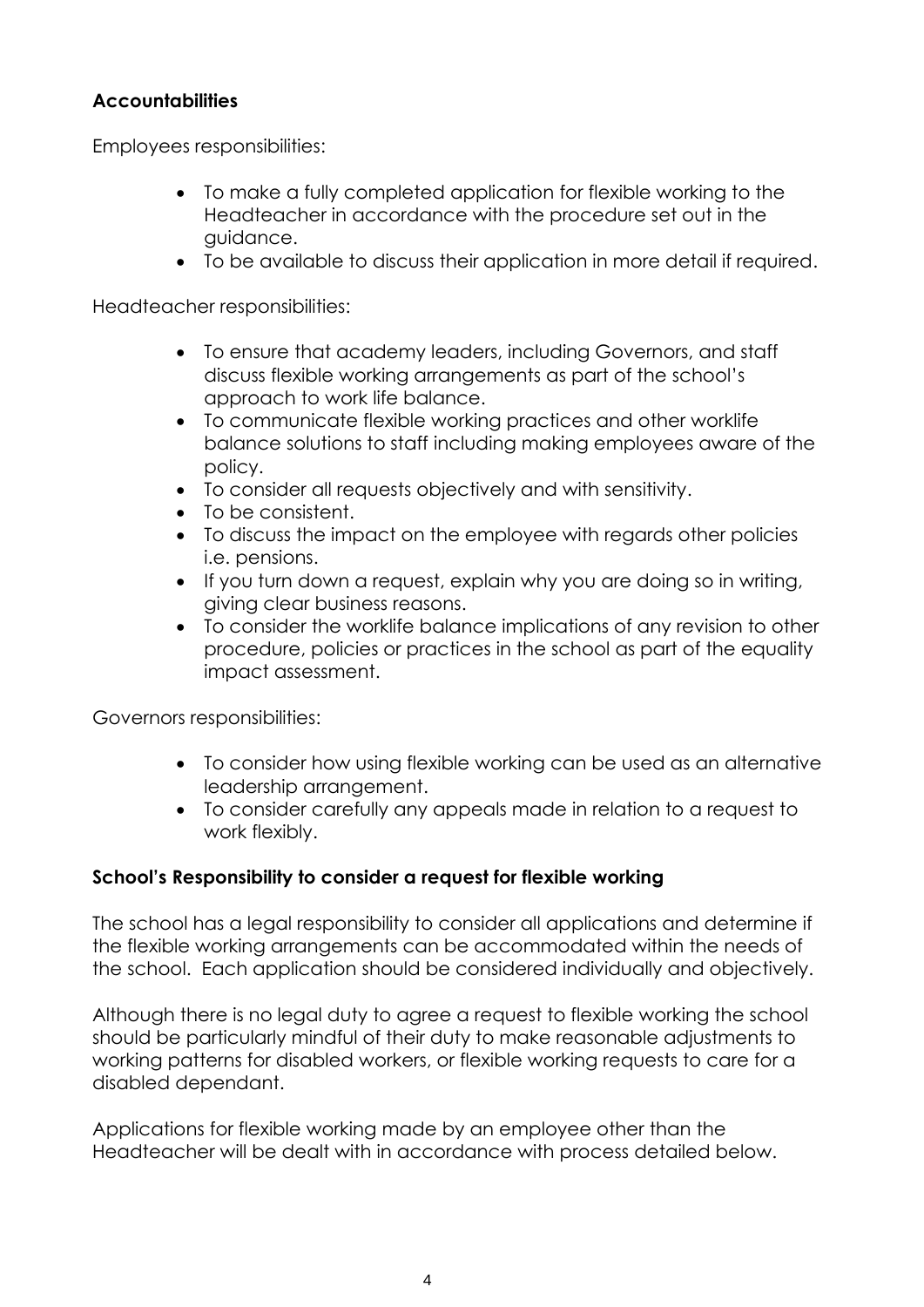# **The Application Process**

An employee must have a minimum of 26 week's continuous service at the date the application is made for flexible working.

Any request for flexible working must be made in writing and dated.

The employee must specify a start date for the change and also provide the school with a minimum of one term's notice of the effective date.

Only one application for flexible working can be made in an academic year. An accepted application will mean a permanent change to the employee's terms and conditions of employment unless it is agreed to be for a specified period.

Within 28 calendar days of receiving the application the Headteacher will meet with the employee to discuss it.

Within 14 calendar days of the meeting to discuss the application the Headteacher will write to the employee either

- Agreeing to the request and the start date.
- Rejecting the request, the reasons why and the right of appeal to the Local Governing Board.
- Suggest that further action is necessary before they can make a decision. If more time is needed this must be agreed with the employee.

# **The Appeal**

Employees have 14 calendar days of being informed of the outcome of their application to appeal against the decision.

The Headteacher will arrange an appeal meeting, normally, with an appeal panel of governors, within 14 calendar days of receiving an appeal.

The Chair of the Appeals Committee will communicate the outcome of this appeal meeting to the employee within 14 calendar days of the meeting.

# **N.B. references to calendar days exclude school closure periods**

#### **Right to be accompanied**

Following a reasonable request, employees have the right to be accompanied by a companion at any meeting that forms part of the procedure.

A companion may be a fellow worker, a trade union representative or an official employed by the trade union. The companion should be allowed to address the meeting to put and sum up the employee's case, respond on behalf of the employee to any views expressed at the meeting, ask questions of anyone present and privately confer with the employee before, during and following the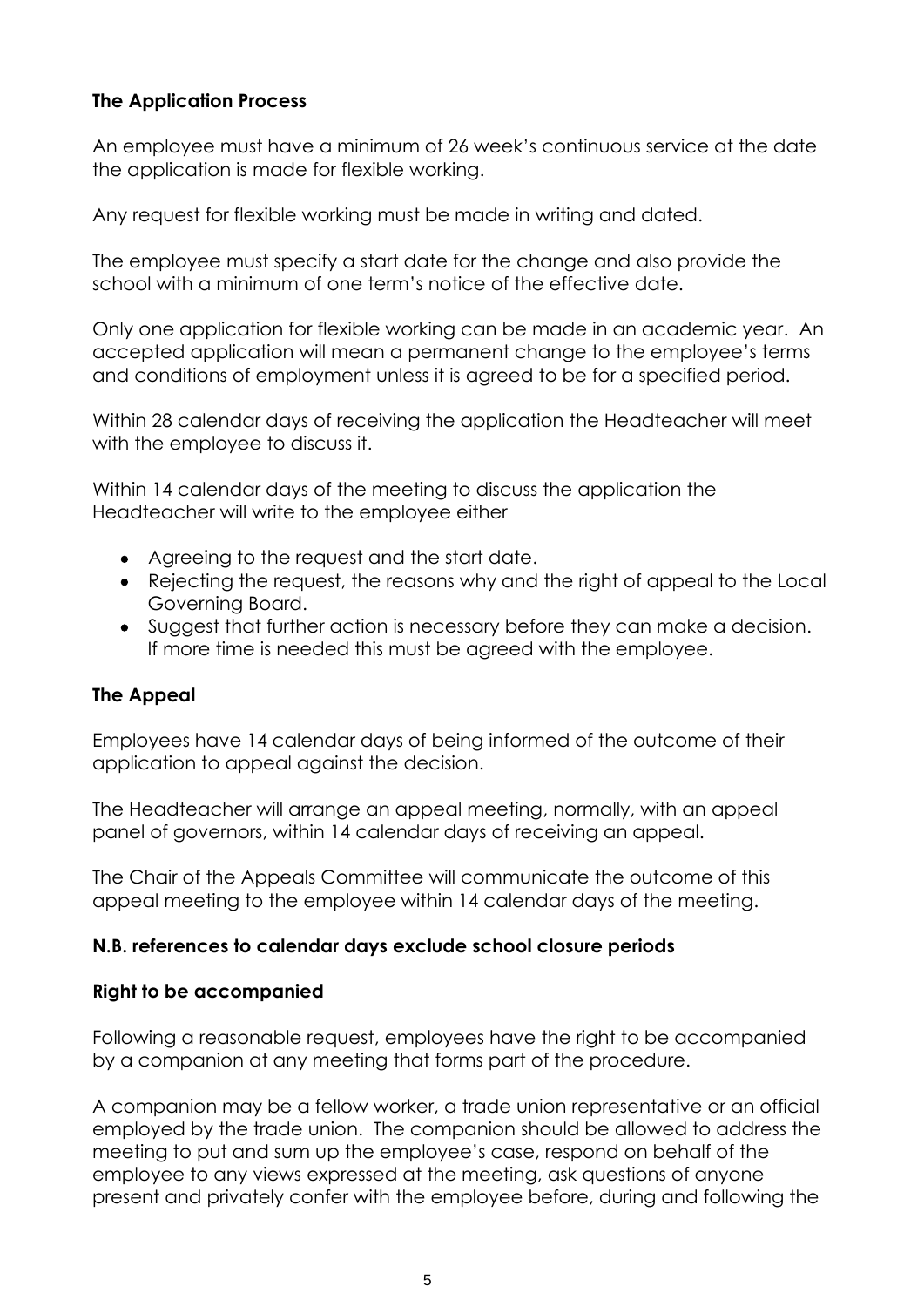meeting. The companion however does not have the right to answer questions on behalf of the employee.

If the employee's chosen companion is not available on the proposed date of the meeting, the Headteacher should, within reason, postpone the meeting to allow the employee to bring along the chosen companion. Such a postponement should be granted twice. The alternative dates should normally follow within 14 calendar days of the original scheduled date.

## **Refusing an Application**

An application can only be refused where there is a clear business reason. The Headteacher must provide an explanation about why the business reason applies. This must also include key facts about why the business reason applies and why this is relevant to the academy.

## **Extension of time limits**

Where the timescales need to be extended when managing a flexible working request, this should be done with the agreement of both parties. This may occur when the academy wishes to investigate further before coming to a final decision. However, the decision must not be unduly delayed. The timescales detailed in this policy are particularly important if the employee has a statutory right to request to work flexibly, under the Employment Act 2002.

## **Other Considerations**

**Job Share -** Job Sharing is a working arrangement in which two or more employees voluntarily share the duties and responsibilities of one post. The individual sharers receiving pay and benefits in proportion to the number of hours they work. For teachers the division of hours will be expressed as a % of the 1265 hours directed time in accordance with paragraph 46.1 and 46.2 of the STPCD.

Where a contractual arrangement exists and a job sharer is absent from work for any period of time the remaining job share partner(s) may be asked but is not required to work the additional hours up to the full time equivalent.

Where a contractual arrangement exists and a job share partner leaves, schools should consider if it's appropriate to continue in a job share arrangement. Where there is no suitable job share partner and it is agreed that the post should be filled in another way then the incumbent job share partner should be offered this alternative work arrangement. If this is rejected, then the individual may be subject to redeployment. Where redeployment is not successful this may result in their dismissal.

**Co-headship** - Governors may wish to consider co-headship in response to a flexible working arrangement from a Headteacher, as part of a phased retirement or as part of their overall approach to succession planning.

A co-headship arrangement is where two people work part time as part of a single headteacher post.